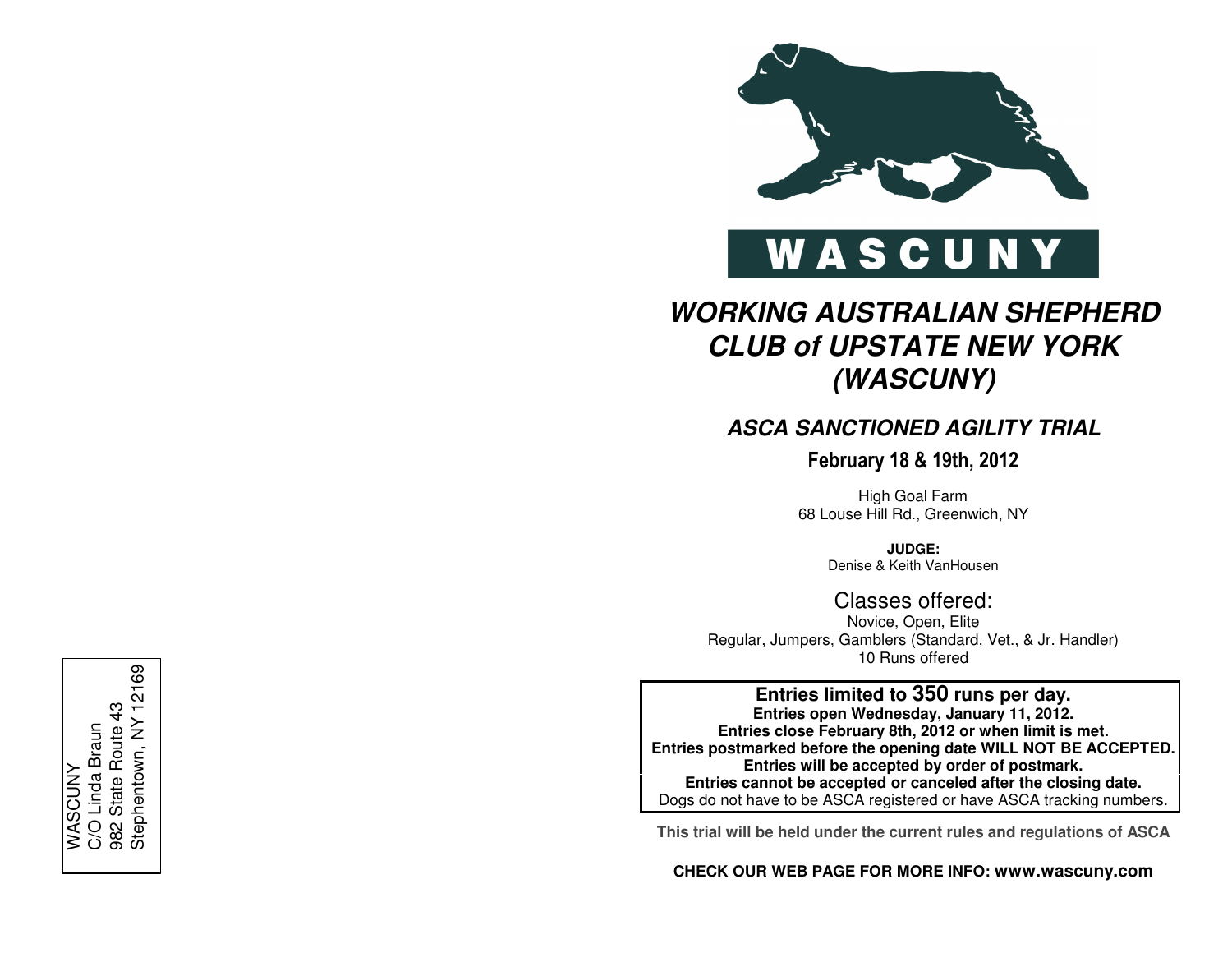## **TRIAL COMMITTEE**

Trial Chairperson Wendy Cerilli 518-692-8758 agilitytraining@yahoo.com Trial Secretary: Linda Braun 518-312-2720 linda@croftonaussies.com Course Builder/Scorekeeper: Linda Braun Chief Ring Steward: Jen Fuller

## **TENTATIVE SCHEDULE**

 7:00 AM - Check-in & Measuring both days Sat. 7:30 AM - Judges briefing & walk thru 8:00 AM – First dog on the line Sun. 7:30 AM- Judges briefing & walk thru 8:00 AM - First dog on the line Saturday: Gamblers 1, Regular 1 & 2, Jumpers 1 & 2 Sunday: Jumpers 3 & 4, Gamblers 2, Regular 3 & 4 Elite to Novice both days

**(Committee reserves the right to change class run order)** 

#### **SITE/TRIAL INFORMATION**

 The trial will be run on matting in one 85 foot x 120 foot ring. Follow parking Rules and Directions.

Please bring your own chair. Water is available.

All Novice, Open, and Elite dogs will be measured at check-in (7:00 AM). Dogs with a wither height of 20" or less will need to be measured unless they have a permanent AKC or NADAC height card

Overnight RV Parking will be available. Contact Wendy Cerilli 518-692-8758

 Trial Equipment as follows: Slatted Aframe and Dogwalk, Teeter – Unslatted, Wing Jumps, Non-wing Jumps, Non-displaceable Tire, Tunnels, Chute, Double Jump, Weave Poles

Equipment Supplied by High Goal Farm, Greenwich, NY

Lunch will be provided for workers.

FOR MORE INFO ON SITE SEE: www.highgoalfarm.com

## **NOTICE TO EXHIBITORS**

 This trial is sanctioned by the Australian Shepherd Club of America, with The Working Australian Shepherd Club of Upstate New York as the sponsor club. Exhibitors, through submission of entry, acknowledge that they are knowledgeable of ASCA rules and regulations, and agree to abide by all rules in effect at the time of this trial. All healthy, trained dogs over eighteen (18) months of age are eligible to compete in ASCA agility trials. Dogs entering in ANY level of classes do not have to have an ASCA registration or tracking number. Bitches in heat, lame, or blind dogs are ineligible for entry, as is any dog with a deformity, which may cause a judge to not be able to reasonably assess the dog's ability to function and perform agility obstacles safely, and in a manner that is in the best interest, health and welfare of the dog. Any dog which demonstrates aggression towards any person or any dog, whether inside the ring or outside the ring, must be excused from the agility trial. Any dog which the judge feels is not in enough control to perform all obstacles in a safe manner will be excused from the agility trial.

All ASCA agility trials shall be open to purebred and mixed breed dogs. No bitches in heat allowed on grounds.

 No collars, leads, food, toys, clickers, or other aids or devices shall be permitted on the course or within ten feet of the ring entrance at any time. The only exception to this is leading your dog to the start on lead, and then handing the lead to a steward. All dogs should be on leash or in a crate or pen when not competing.

Safety shall always be the foremost consideration in actions and conduct by handlers at all times.

 The organizing committee may NOT refuse any entry other than on the basis expressly provided through rules and regulations of the sanctioning organization(s). Anyone not currently in good standing with ASCA will not be allowed entry into the trial. The sponsoring club will not be responsible for the loss or damage to any dog exhibited, or for the possessions of any exhibitor whether the result was by accident or any other cause. It is distinctly understood that every dog at this event is in the care, custody and control of his owner or handler during the entire time the dog is on the show premises. Any exhibitor whose dogs and/or children create unnecessary disturbances or repeatedly engage in unsafe or disruptive behavior may, at the discretion of the Trial/Show Committee, be asked to leave the show site. In such case, no refund of fees paid will be made.

#### **REFUNDS**

 There shall be no refunds for entries withdrawn in the event a dog and/or handler are dismissed from competition, regardless of the reason for such dismissal. Refunds are allowed if requested before the closing date. Refunds after closing date for bitches in season only. ALL REFUNDS MUST INCLUDE OWNER'S NAME AND ADDRESS AND A VETERINARIAN'S CERTIFICATE WITH REQUEST.

#### **MOVE-UPS**

 After submitting your entry form, the last day that we will be accepting move ups before the trial will be Friday, February 10, 2012. We will accept move-ups or changes *in writing only*  (Mail or E-mail). No changes will be accepted after this date. Mail to: WASCUNY c/o Linda Braun 982 State Route 43, Stephentown, NY 12169. Email: linda@croftonaussies.com Move-ups will be allowed during trial in person within 15 minutes of last run on Saturday.

#### **AWARDS**

 First through fourth place ribbons will be awarded for each jump height in all classes and levels. Qualifying Rosettes will be awarded for each qualifying run. New Title & ATCH rosettes will be awarded.

#### **JUMP HEIGHTS**

| Dog's Height       | $11"$ & | 14"8  | $18"$ & | $20"$ & | Over     |
|--------------------|---------|-------|---------|---------|----------|
|                    | under   | under | under   | under   | 20"      |
| Standard jumps at: | 8"      | 12"   | 16"     | 20"     | $20 +$ " |
|                    |         |       |         |         | OR 24"   |

ASCA height rules allow dog in 20+ category (measuring over 20" at withers) to jump in either the 20+ or 24" jump height class if offered. Veterans must jump 4" lower than the dogs standard jump height and Junior Handlers may jump four inches lower than standard OR at the dog's standard jump height.

Dogs with a wither height of < 20" must be measured (or show an approved jump height card) unless they jump in the 20"+/24" class (16"+ for veterans).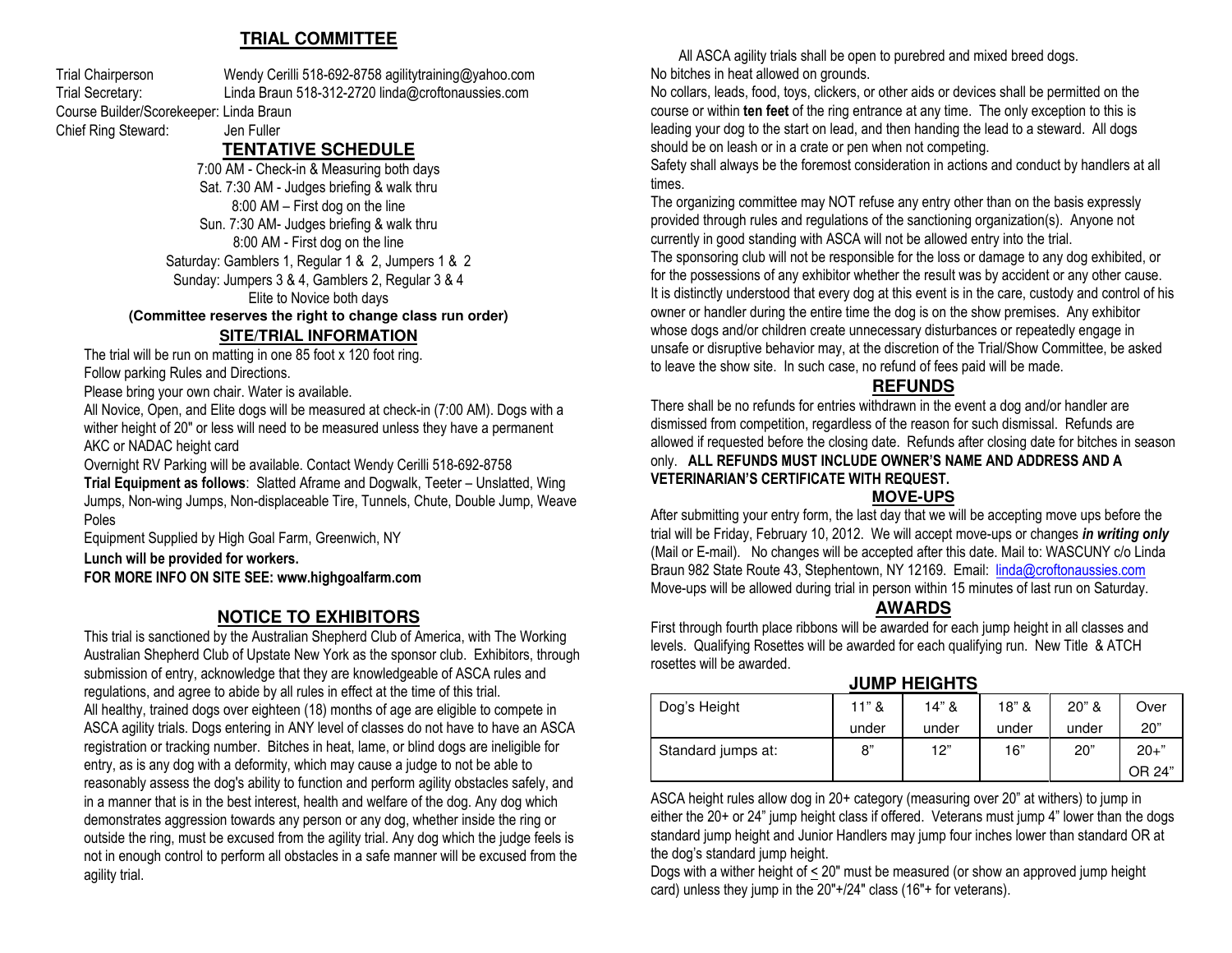## **IMPORTANT INFORMATION ON ENTRIES:**

- Entries postmarked before the opening date of Wednesday, January 11, 2012 WILL •NOT BE ACCEPTED.
- Entries must be received by the closing date of Wednesday, February 8, 2012. •
- •Entries will be accepted by order of postmark.
- •Entries cannot be accepted or canceled after the closing date.
- •Entries are limited to a maximum of 350 runs per day.
- • ALL dogs (including Novice) may or may not have a ASCA Dog Registration number or ASCA Tracking number when entering this trial. Entries will be accepted for dogs entering using "pending" in lieu of a number. Please see the ASCA website for information on how to register.
- $\bullet$  For complete list of ASCA rules, visit the ASCA website at: http://www.asca.org/Programs/Agility
- •Do not mail your entries by any method that requires a signature.
- •Entries must be submitted on the forms or copies of the forms supplied in this premium.
- •Please double-check your entry form to ensure it is filled out completely and correctly.
- •SIGN THE RELEASE FORM!
- • No entries will be accepted from a dog or handler disqualified from the ASCA agility or all ASCA programs

## **ON SITE CAMPING**

#### Overnite RV parking will be allowed for a fee. Please contact Wendy Cerilli 518-692-8758 or agilitytraining@yahoo.com

## **HOTELS**

 Please be sure to verify that the motel accepts dogs – some have an additional fee for pets. Remember to respect the property of your host motel indoors and out!

| Playmore Farms Inn (formerly Best Western Playmore)                         | 518-584-2350 |
|-----------------------------------------------------------------------------|--------------|
| Coronet Motel, Route 9 off I-87 Exit 13N                                    | 518-584-6789 |
| Country Club Motel, 306 Church St.,                                         | 518-584-4780 |
| Top Hill Motel, Rt. 9, southern entrance to Saratoga Springs                | 518-584-5232 |
| Super 8, 17 Old Glick Rd., Saratoga Springs                                 | 518-587-6244 |
| Town & Country Motel, Route 9, off I-87 Exit 17N \$5 per dog                | 518-793-3471 |
| Peace Be Still Route 22, Cambridge \$10 for dogs.                           | 518-677-5524 |
| Blue Willow Motel, 51 S. Park just off of Rte 22, Cambridge<br>\$10 per dog | 518-677-3552 |
| Burgoyne Motor Inn 220 Broad St., Schuylerville,                            | 518-695-3282 |

## **MOTEL COURTESIES TO OBSERVE:**

 We are counting on you to be on your best behavior in order to maintain the working relationship with our motels and hotels. Our hard-earned reputation, as well as our ability to continue hosting trials, is certainly on the line and dependent on YOUR cooperation. We follow up on any complaints from motel owners or guests, so please report any issues to us.

- ♦ Double-check on rates & charges. Call to confirm your reservation a few days before arriving.
- ◆ Please be honest about how many people & dogs will be staying in the room. ♦
- ♦ Of course, as is standard agility procedure, all handlers/owners will pick up after their dogs. Please bag and dispose of dog waste properly.
- ♦Do not groom dogs in rooms.
- ♦ Keep dogs off furniture. Please cover the motel's bedding with a sheet or blanket from home, whether or not you think your dog will get on the bed.
- ♦Be sure to report any damage which may occur.
- ♦Do NOT leave dogs unattended.

## **Veterinarian on call** – Battenkill Veterinary Clinic: 518-692-2227 Northway Animal Emer. Clinic: 518-761-2602

## **DIRECTIONS TO TRIAL SITE**

#### From North and South

 Take I-87 (Adirondack Northway) to Exit 14. Follow signs for Schuylerville and Route 29 east. Take Route 29 east through Schuylerville, across the Hudson River and up the hill. \*Right onto Route 40 South. First left onto Bulson Rd. (Elks Club on Corner) Go to end, right on Hegeman's Bridge Rd. First left onto Louse Hill Rd. 2<sup>nd</sup> drive on right.

#### From Western New York

 Take I-90 East (NYS Thruway) to Exit 24 (Albany). Take I-87 North (Adirondack Northway) to Exit 14. Follow signs for Schuylerville and Route 29 east. Take Route 29 east through Schuylerville, across the Hudson River and up the hill. Follow from \* above.

### From East

 Take the MASS Turnpike to NYS Thruway. Take NYS Thruway to Exit B1 (Albany). Follow I-90 to exit 7 (I-787 North). Follow I-787 North to exit 7. Follow Route 7 west to intersection of I-87 North (Adirondack Northway). Take I-87 North (Adirondack Northway) to Exit 14. Follow signs for Schuylerville and Route 29 east. Take Route 29 east through Schuylerville, across the Hudson River and up the hill. Follow from \* above.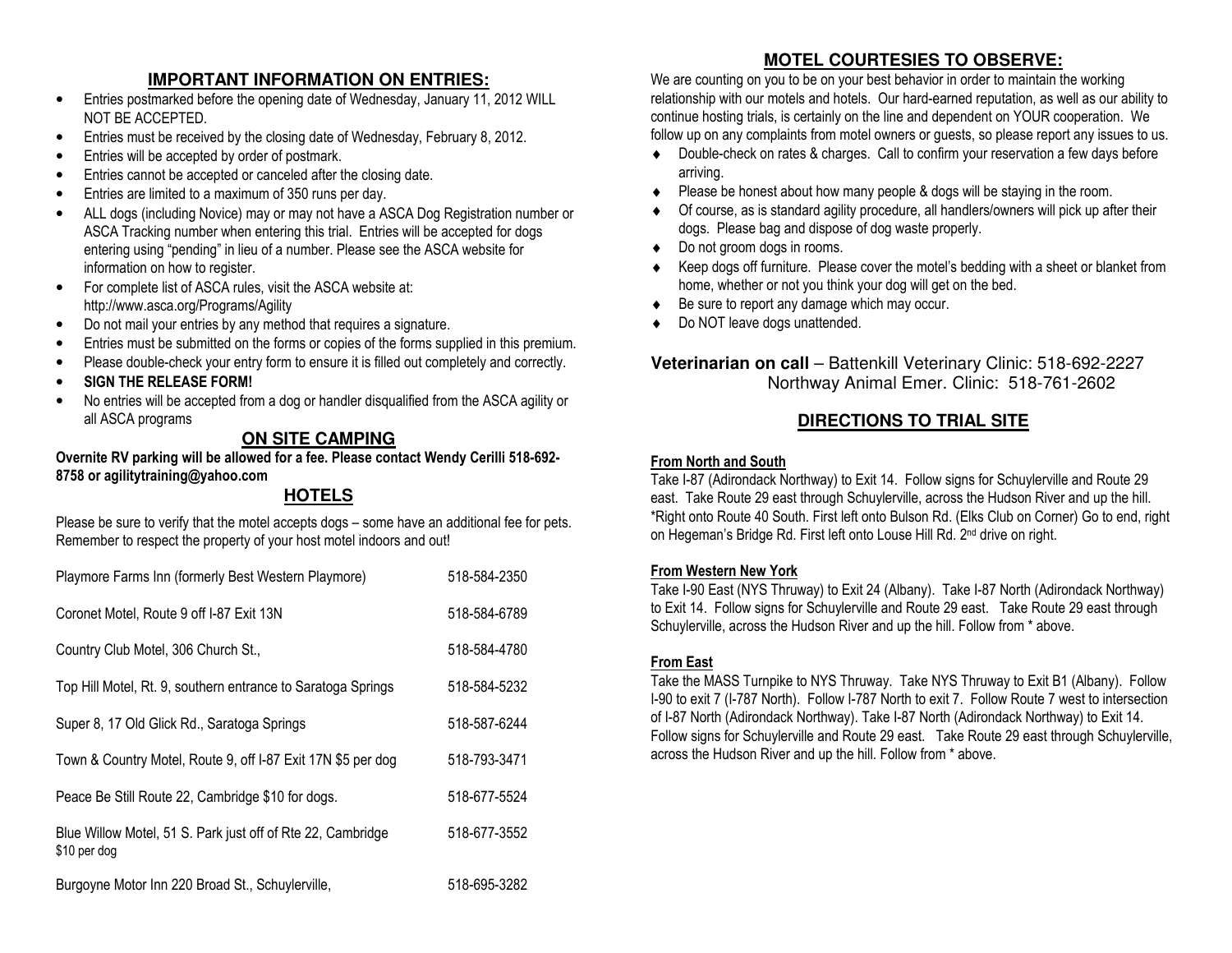ASCA AGILITY ENTRY FORM

#### **Working Australian Shepherd Club of Upstate New York**

**February 18th & 19th, 2012 Greenwich, NY** 

Entries close: February 8, 2012. No entries accepted prior to January 11, 2012.

#### Make checks payable to WASCUNY & Send to: WASCUNY ● c/o Linda Braun ● 982 State Route 43 ●Stephentown, NY 12169

| $\boxed{\text{Dog:}\_\_\_\_\_\_\_}$                                                                                 |  |  |  |                 |                             |
|---------------------------------------------------------------------------------------------------------------------|--|--|--|-----------------|-----------------------------|
| ASCA Reg. or Tracking #                                                                                             |  |  |  |                 | PENDING#'s or no#'s allowed |
| Registered Name: Name: Name and Allen Manual Allen Manual Allen Manual Allen Manual Allen Manual Allen Manual Allen |  |  |  |                 |                             |
| Call Name: Call Name:                                                                                               |  |  |  |                 |                             |
|                                                                                                                     |  |  |  | Birthdate: Sex: |                             |
| Class Height Category (circle one): Standard 8 12 16 20 20+ 24                                                      |  |  |  |                 |                             |
| Veterans/Junior Handlers 4 8 12 16 16+ 20 (Jr. only)                                                                |  |  |  |                 |                             |

Circle the height you want your dog to jump.

#### OWNER/HANDLER : Name

| Address               |        |  |
|-----------------------|--------|--|
| City/State/Zip        |        |  |
| Phone                 | E-mail |  |
| Handler, if not owner |        |  |

|                        | Exhibitors MUST fill out the appropriate box in EACH COLUMN for EACH<br>ROW/Class they are entering. |                                                          |                                                      |       |  |
|------------------------|------------------------------------------------------------------------------------------------------|----------------------------------------------------------|------------------------------------------------------|-------|--|
| Event                  | Days / Fees                                                                                          | Level                                                    | <b>Division</b>                                      | Total |  |
| Regular 1<br>Regular 2 | $\square$ Sat \$12.00<br>$\square$ Sat \$12.00                                                       | $\Box$ Nov A $\Box$ Nov B<br>$\Box$ Open<br>$\Box$ Elite | $\Box$ Standard<br>$\Box$ Vet<br>$\Box$ Jr. Handler  |       |  |
| Regular 3<br>Regular 4 | $\Box$ Sun \$12.00<br>$\Box$ Sun \$12.00                                                             | $\Box$ Nov A $\Box$ Nov B<br>$\Box$ Open<br>$\Box$ Elite | $\Box$ Standard<br>$\Box$ Vet<br>$\Box$ Jr. Handler  |       |  |
| Jumpers 1<br>Jumpers 2 | $\Box$ Sat \$12.00<br>$\Box$ Sat \$12.00                                                             | $\Box$ Novice<br>$\Box$ Open<br>$\Box$ Flite             | $\Box$ Standard<br>$\Box$ Vet<br>$\Box$ . Ir Handler |       |  |
| Jumpers 3<br>Jumpers 4 | $\Box$ Sun \$12.00<br>$\Box$ Sun \$12.00                                                             | $\Box$ Elite<br>$\Box$ Novice<br>$\Box$ Open             | $\Box$ Standard<br>$\Box$ Vet<br>$\Box$ Jr. Handler  |       |  |
| Gamblers 1             | $\Box$ Sat \$12.00                                                                                   | $\square$ Elite<br>$\Box$ Novice<br>□ Open               | $\Box$ Standard<br>$\Box$ Vet<br>$\Box$ Jr. Handler  |       |  |
| Gamblers 2             | $\Box$ Sun \$12.00                                                                                   | $\Box$ Elite<br>$\Box$ Novice<br>$\Box$ Open             | $\Box$ Standard<br>$\Box$ Vet<br>$\Box$ Jr. Handler  |       |  |
|                        | \$100.00 package price for all 10 classes<br><b>TOTAL ENCLOSED:</b>                                  |                                                          |                                                      |       |  |

## **A**greement

The person who signs this agreement represents that he/she is authorized to enter into this agreement on behalf of both exhibitor and the owner of entered dog. In consideration of acceptance of this entry:

 1.1 As used here "ASCA" means the Australian Shepherd Club of America, Inc., its affiliate clubs and each of their members, officers, directors, employees, show chairs, show committees and agents.

 1.2. Exhibitor/ owner, agree to abide by the rules and regulations of ASCA, and any other rules and regulations appearing in the premium for this event.

 1.3. Exhibitor /owner certify that the entered dog is not a hazard to persons, dogs, or property and that the entered dog's rabies vaccination is current in accordance with the requirement of the state in which the dog resides.

 1.4. Exhibitor /owner acknowledge all hazards presented by the event and the event premises, including, but not limited to, the condition of the floors, stairways, halls, lighting , security measures or lack of, electrical appliances, fittings, show rings, parking areas and the presence of unfamiliar animals and people; exhibitor and owner assume the risk of any harm arising from these.

 1.5. Exhibitor/owner release ASCA (including ASCA officers, directors, employees, and members), WASCUNY (including its officers, directors, and members, and event organizing committee), and High Goal Farm (including its officers, agents, and employees) and will defend them and hold them harmless from all present and future loss, injury, damage, claims, demands and liabilities involving the entered dog, the event or event premises. Without limiting the generality of the foregoing hold harmless provisions, exhibitor /owner hereby specifically assume sole responsibility for and agree to indemnify and save aforementioned parties harmless from any and all loss and expenses (including legal fees) by reason of the liability imposed by law upon any of the aforementioned parties for damages because of bodily injuries, including death, at any time in consequence of my (our) participation in this event, howsoever such injury, or death may be caused , and whether or not the same may have been caused or may have been alleged to have been caused by negligence of the aforementioned parties or any of their employees or agents or any other persons. I have read, understood, and acknowledge the above Agreement.

| Signature of Owner/Exhibitor |  |
|------------------------------|--|

Signature of Parent or Legal Guardian of Minor Telephone #

\_\_\_\_\_\_\_\_\_\_\_\_\_\_\_\_\_\_\_\_\_\_\_\_\_\_\_\_\_\_\_\_\_\_\_ \_\_\_\_\_\_\_\_\_\_\_\_\_\_\_\_\_

**ASCA rules also available: www.asca.org/Programs/Agility/index.htmor**  ASCA, 6091 E State Hwy, Bryan, TX 77805-3790 979-772-1082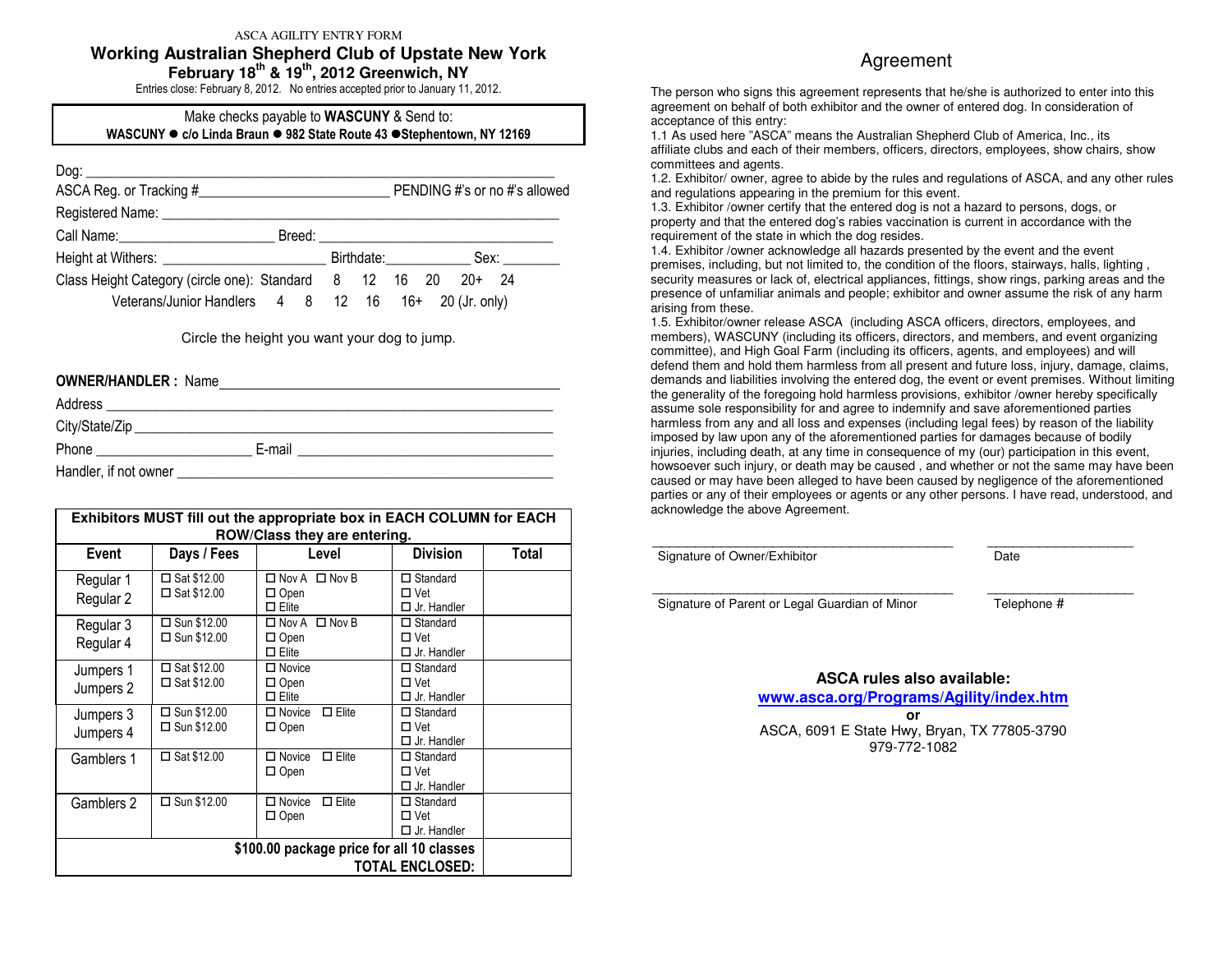ASCA AGILITY ENTRY FORM

#### **Working Australian Shepherd Club of Upstate New York**

**February 18th & 19th, 2012 Greenwich, NY** 

Entries close: February 8, 2012. No entries accepted prior to January 11, 2012.

#### Make checks payable to **WASCUNY** & Send to: WASCUNY ● c/o Linda Braun ●982 State Route 43● Stephentown, NY 12169

| ASCA Reg. or Tracking #                                                                                             |                 | PENDING#'s or no#'s allowed |
|---------------------------------------------------------------------------------------------------------------------|-----------------|-----------------------------|
| Registered Name: Name: Name and Allen Manual Allen Manual Allen Manual Allen Manual Allen Manual Allen Manual Allen |                 |                             |
|                                                                                                                     |                 |                             |
|                                                                                                                     | Birthdate: Sex: |                             |
| Class Height Category (circle one): Standard 8 12 16 20 20+ 24                                                      |                 |                             |
| Veterans/Junior Handlers 4 8 12 16 16 + 20 (Jr. only)                                                               |                 |                             |

Circle the height you want your dog to jump.

| <b>OWNER/HANDLER: Name</b>                                                                                                                                                                                                    |                                                      |
|-------------------------------------------------------------------------------------------------------------------------------------------------------------------------------------------------------------------------------|------------------------------------------------------|
|                                                                                                                                                                                                                               |                                                      |
|                                                                                                                                                                                                                               |                                                      |
|                                                                                                                                                                                                                               | E-mail<br><u> 1980 - Jan Samuel Samuel (b. 1980)</u> |
| Handler, if not owner that the state of the state of the state of the state of the state of the state of the state of the state of the state of the state of the state of the state of the state of the state of the state of |                                                      |

|                                                                     | Exhibitors MUST fill out the appropriate box in EACH COLUMN for EACH<br>ROW/Class they are entering. |                                                          |                                                     |       |  |  |
|---------------------------------------------------------------------|------------------------------------------------------------------------------------------------------|----------------------------------------------------------|-----------------------------------------------------|-------|--|--|
| Event                                                               | Days / Fees                                                                                          | Level                                                    | <b>Division</b>                                     | Total |  |  |
| Regular 1<br>Regular 2                                              | $\Box$ Sat \$12.00<br>$\square$ Sat \$12.00                                                          | $\Box$ Nov A $\Box$ Nov B<br>$\Box$ Open<br>$\Box$ Elite | $\Box$ Standard<br>$\Box$ Vet<br>$\Box$ Jr. Handler |       |  |  |
| Regular 3<br>Regular 4                                              | □ Sun \$12.00<br>$\Box$ Sun \$12.00                                                                  | $\Box$ Nov A $\Box$ Nov B<br>$\Box$ Open<br>$\Box$ Elite | $\Box$ Standard<br>$\Box$ Vet<br>$\Box$ Jr. Handler |       |  |  |
| Jumpers 1<br>Jumpers 2                                              | $\Box$ Sat \$12.00<br>$\Box$ Sat \$12.00                                                             | $\Box$ Novice<br>$\Box$ Open<br>$\Box$ Elite             | $\Box$ Standard<br>$\Box$ Vet<br>$\Box$ Jr. Handler |       |  |  |
| Jumpers 3<br>Jumpers 4                                              | $\Box$ Sun \$12.00<br>$\Box$ Sun \$12.00                                                             | $\square$ Elite<br>$\Box$ Novice<br>$\Box$ Open          | $\Box$ Standard<br>$\Box$ Vet<br>$\Box$ Jr. Handler |       |  |  |
| Gamblers 1                                                          | $\Box$ Sat \$12.00                                                                                   | $\Box$ Elite<br>$\Box$ Novice<br>$\Box$ Open             | $\Box$ Standard<br>$\Box$ Vet<br>$\Box$ Jr. Handler |       |  |  |
| Gamblers 2                                                          | $\square$ Sun \$12.00                                                                                | $\Box$ Novice<br>$\Box$ Elite<br>$\Box$ Open             | $\Box$ Standard<br>$\Box$ Vet<br>$\Box$ Jr. Handler |       |  |  |
| \$100.00 package price for all 10 classes<br><b>TOTAL ENCLOSED:</b> |                                                                                                      |                                                          |                                                     |       |  |  |

## **A**greement

The person who signs this agreement represents that he/she is authorized to enter into this agreement on behalf of both exhibitor and the owner of entered dog. In consideration of acceptance of this entry:

 1.1 As used here "ASCA" means the Australian Shepherd Club of America, Inc., its affiliate clubs and each of their members, officers, directors, employees, show chairs, show committees and agents.

 1.2. Exhibitor/ owner, agree to abide by the rules and regulations of ASCA and any other rules and regulations appearing in the premium for this event.

 1.3. Exhibitor /owner certify that the entered dog is not a hazard to persons, dogs, or property and that the entered dog's rabies vaccination is current in accordance with the requirement of the state in which the dog resides.

 1.4. Exhibitor /owner acknowledge all hazards presented by the event and the event premises, including, but not limited to, the condition of the floors, stairways, halls, lighting , security measures or lack of, electrical appliances, fittings, show rings, parking areas and the presence of unfamiliar animals and people; exhibitor and owner assume the risk of any harm arising from these.

 1.5. Exhibitor/owner release ASCA (including ASCA officers, directors, employees, and members), WASCUNY (including its officers, directors, and members, and event organizing committee), and High Goal Farm (including its officers, agents, and employees) and will defend them and hold them harmless from all present and future loss, injury, damage, claims, demands and liabilities involving the entered dog, the event or event premises. Without limiting the generality of the foregoing hold harmless provisions, exhibitor /owner hereby specifically assume sole responsibility for and agree to indemnify and save aforementioned parties harmless from any and all loss and expenses (including legal fees) by reason of the liability imposed by law upon any of the aforementioned parties for damages because of bodily injuries, including death, at any time in consequence of my (our) participation in this event, howsoever such injury, or death may be caused , and whether or not the same may have been caused or may have been alleged to have been caused by negligence of the aforementioned parties or any of their employees or agents or any other persons. I have read, understood, and acknowledge the above Agreement.

| Signature of Owner/Exhibitor |  |
|------------------------------|--|

\_\_\_\_\_\_\_\_\_\_\_\_\_\_\_\_\_\_\_\_\_\_\_\_\_\_\_\_\_\_\_\_\_\_\_ \_\_\_\_\_\_\_\_\_\_\_\_\_\_\_\_\_ Signature of Parent or Legal Guardian of Minor Telephone #

**ASCA rules also available: www.asca.org/Programs/Agility/index.htmor** 

 ASCA, 6091 E State Hwy 21, Bryan, TX 77805-3790 979-772-1082